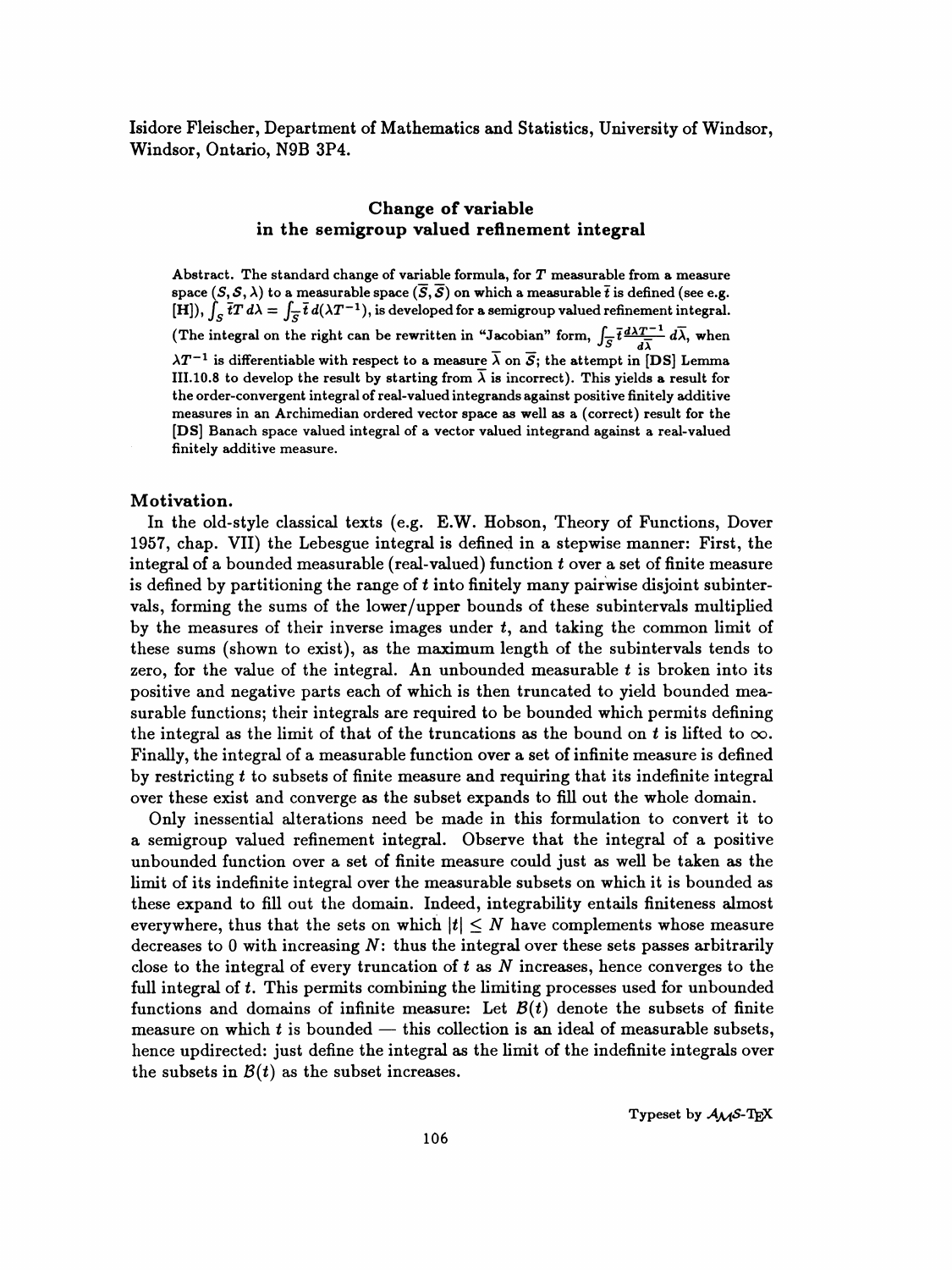As regards the integrals over the elements of  $B(t)$ , they can be obtained as lim its in the monoid of subsets of the reals: the totality of these subsets admits not only an associative commutative addition (the sum of two subsets being the set of pairwise sums of their elements) but also a multiplication by individual reals. In stead of obtaining the integral as the common limit of the upper and lower Darboux sums over the inverse images of a partition of the range of  $t$  into subintervals, one could equally well obtain it as the limit, in the monoid of subsets equipped with filter convergence, of approximating sums formed from their forward images by  $t$ , each multiplied as before by the measure of the subinterval's inverse image. These approximating sums are now indexed by finite disjoint families of measurable sub sets, which could be more general than inverse images of subintervals; however, the limiting process which defines the integral (as well as the definition of measurabil ity) still uses the subintervals of the range. To be free of this dependence, take the limit of the sums along the net of all finite decompositions of the domain into arbi trary measurable subsets ordered by refinement, rather than along that into inverse images of subintervals ordered by maximum length. That the latter convergence entails the former follows because refining a decomposition replaces each term  $X_y$ in the approximating sum by a subset of  $\sum Xy_i$ ,  $\sum y_i = y$ , which is in the same real intervals. (And one could define measurability of  $t$  as the existence of this limit in every set of finite measure on which  $t$  is bounded).

### The semigroup valued refinement integral.

The initial cast of characters comprises  $\mathcal{Z}, \mathcal{S}, \mathcal{X}.$ 

 $Z$  is a commutative (additively written) monoid in which the approximating sums are formed, equipped with a notion of convergence which governs the way these sums are to approach the integral in  $Z$ .

 $S$  is a (Boolean) ring; set theoretic notation will be used for its operations. The approximating sums will be indexed by the finite disjoint families in  $S$  ordered by refinement: here  $\{S_i\}$  refines  $\{S'_j\}$  when every  $S'_j$  is the join of the  $S_i$  it contains. Since this order is directed (indeed, a semilattice), the approximating sums become a net whose limit (if it exists) in  $Z$ , will be the integral.

The integrands are functions t from an ideal  $\mathcal{B}(t)$  in S to a set X, integrated against a function  $\lambda$  from S to  $\mathcal{Z}^{\chi}$ . The composite t $\lambda$  is the Z-valued function which at each  $S \in \mathcal{B}(t)$  takes as value the image of  $t(S)$  under  $\lambda(S)$ ; when extended to send the finite disjoint families which partition a fixed S in  $B(t)$  to the sum of the values at the terms, it becomes a net in  $\mathcal Z$  whose limit under refinement is declared to be  $\int_S t \cdot \lambda$ ; when this Z-valued function has a limit as S increases in  $\mathcal{B}(t)$ , this limit is taken to be the full integral  $\int_{\mathcal{S}} t \cdot \lambda$ .

#### The change of variable formula.

A new character now enters: T, an isotone map sending only  $\emptyset$  on  $\emptyset$ , from S to another ring  $\mathcal{S}(\mathcal{X})$  and  $\mathcal{Z}$  remain the same). For an integrand  $\bar{t}$  on  $\bar{\mathcal{S}}$  and the previous  $\lambda$  on S, it is desired to compare the integrals  $\int_{S} \overline{t}T \cdot \lambda$  and  $\int_{\overline{S}} \overline{t} \cdot \lambda T^{-1}$ . Here  $T^{-1}\overline{S}$ is defined as the largest S for which  $TS \subset \overline{S}$ , assumed to exist in S for every  $\overline{S} \in \overline{S}$ and to satisfy:  $\overline{S} \subset \overline{TS}$  only if  $\subset TT^{-1}\overline{S}$  (T is measurable as a transformation; the more usual definition will be in effect in the Measurable integrand section below.)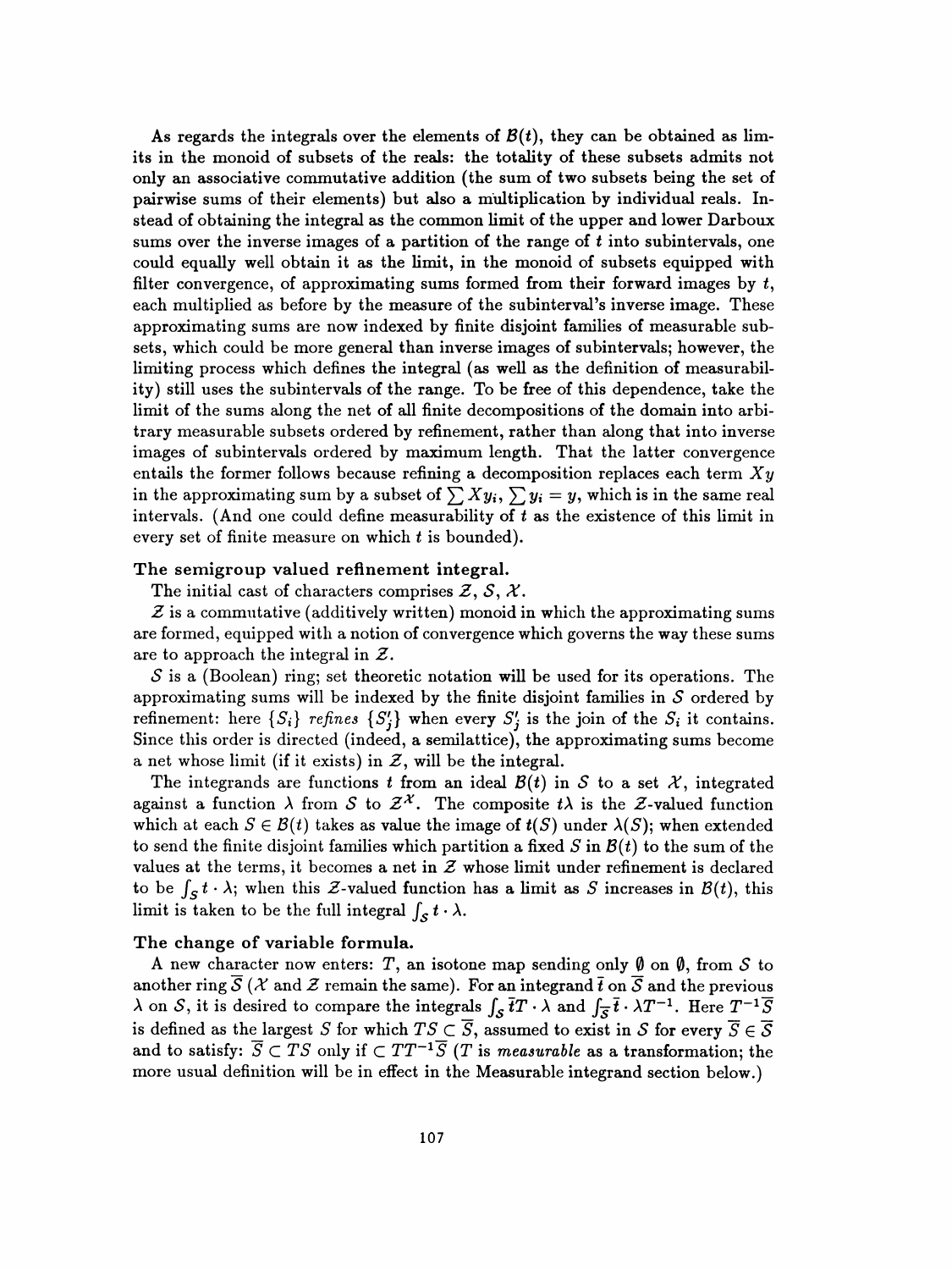Since  $T^{-1}$  preserves  $\cap$  and  $\emptyset$ , it sends finite disjoint families in  $\overline{S}$  to such in S and one has, for any  $\overline{S}$ ,  $\int_{\overline{S}} \overline{t}TT^{-1} \cdot \lambda T^{-1} = \int_{T^{-1}\overline{S}} \overline{t}T \cdot \overline{\lambda}$  (both integrals being limits along refinement in  $\overline{S}$ ) the existence of either side implying that of the other and equality. Each of these forms will next be converted, in the presence of suitable hypotheses, into that desired.

#### The argument.

 $TS \subset \overline{S}$  only if  $S \subset T^{-1}\overline{S}$ , thus  $TS \subset TT^{-1}\overline{S} \subset \overline{S}$ , hence  $T^{-1}(\overline{S} \setminus TT^{-1}\overline{S}) = \emptyset;$ if  $\lambda\emptyset$  is the zero function then the nets defining  $\int_{\overline{S}}\overline{t}\cdot\lambda T^{-1}$  and  $\int_{\overline{S}}\overline{t}TT^{-1}\cdot\lambda T^{-1}$ ,  $\overline{S} \in \mathcal{B}(\overline{t})$ , are finally equal (since  $T^{-1}TT^{-1} = T^{-1}$ ) so that if convergence in Z is final subnet invariant (i.e. the same convergence in effect for a net as for its final subnets) the existence of either limit will imply that of the other and equality.

In general  $T^{-1}$  does not preserve join<sup>1</sup> so it must be postulated that  $T^{-1}\overline{S}$  is closed under difference in  $S$  - this makes  $T^{-1} \setminus$ , as well as  $\cap$ , preserving. One could then succeed in equating  $\int_{T^{-1}\overline{S}}\overline{t}T\cdot\lambda$  calculated in S and in  $\overline{S}$  if  $\lambda$  were finitely additive: i.e. sent finite disjoint joins in  $S$  to (pointwise) functional sums (this may be construed to include  $\lambda\emptyset = 0$ . However, the application in view calls for a more elaborate setting:  $Z$  to be a partially ordered monoid and  $\lambda$  to be finitely additive to a monoid Y whose elements act from X to Z "subadditively": i.e.  $X \sum y_i \leq \sum X y_i$ ; moreover, convergence in  $Z$  should be "order refinement closed": with any convergent net also every net eventually dominated by each of its elements should converge to the same limit. Then the existence of  $\int_{T^{-1}\overline{S}} \overline{t}T \cdot \lambda$  in S will entail its existence in  $\overline{S}$ and equality as a consequence of those finite partitions of  $T^{-1}\overline{S}$ , which refine the partition consisting of their  $T^{-1}TS$ 's, being cofinal (in S). Indeed, every  $S^*$  of the latter is the  $T^{-1}T$  of every S of the former it contains - hence  $TS^* = TS$  - whence  $\sum \overline{t}TS \cdot \lambda S: S \subset S^* \geq \overline{t}TS^* \cdot \sum \lambda S = \overline{t}TS^* \cdot \lambda S^*.$ 

To see that such families are cofinal in  $S$ , start with any finite partition  $\{S\}$ of  $T^{-1}\overline{S}$  in S, disjointify its TS's in  $\overline{S}$  and then refine  $\{S\}$  with  $T^{-1}$  of this disjointification,  $\{\overline{S}\}$ . This refinement has the desired property since one of these  $\overline{S}$ meets a  $TS$  only if it is contained in it; hence measurable  $T$  sends every non-void  $T^{-1}\overline{S}\cap S = T^{-1}\overline{S} \,\,\text{on}\,\, \overline{S}.$ 

# The end result.

With T measurable and  $T^{-1}\overline{S}$  closed under difference,  $\lambda$  finitely additive (including  $\lambda\emptyset = 0$ ) to the additive monoid Y acting subadditively from X to Z, convergence in Z closed for order refinement,  $T^{-1}\mathcal{B}(\bar{t}) \subset \bar{t}$  and cofinal (under inclusion) in  $\mathcal{B}(\bar{t}T)$ , the existence of  $\int_S \overline{t}T \cdot \lambda$  entails

$$
\int_{\overline{S}} \overline{t} \cdot \lambda T^{-1} = \int_{S} \overline{t} T \cdot \lambda
$$

#### Measurable integrands.

 The usual treatment can be more closely patterned when the integrands are re stricted and the transformations extended. Call an  $X \in \mathcal{X}$  Y-convex if  $\sum X y_i \leq$ 

 $1$ Take  $T$  to be the join-endomorphism on the power set on three elements which retracts it on that of two elements by sending the third element to their join.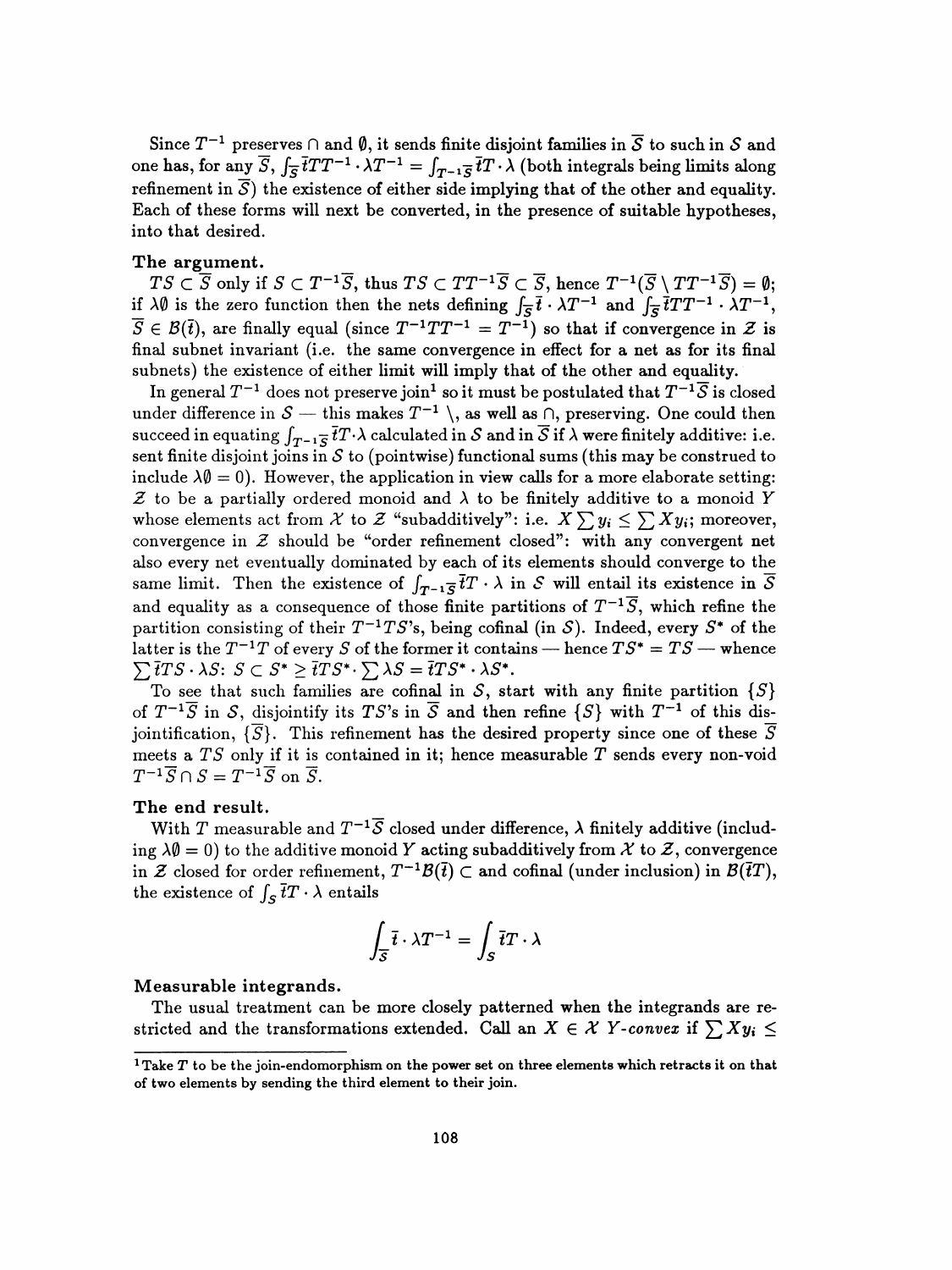(hence = by subadditivity)  $X\sum y_i$  and an integrand  $\bar{t}$  measurable if every partition of an  $\overline{S}^* \in \mathcal{B}(\overline{t})$  splits into  $\overline{S}$ 's each of which is sent by  $\overline{t}$  into a Y-convex X, while the remaining  $\overline{S}'$  of the partition are sent into Y-convex X' so that  $\sum X \cdot \lambda \overline{S}$  converges (in Z, under refinement) while  $\sum X' \cdot \lambda \overline{S}'$  converges to 0. When  $\overline{Y}$  acts isotonely (in addition to subadditively) this entails integrability in  $\mathcal{B}(\bar{t})$ , by order refinement of convergence. Now measurability of a transformation may be construed in a wider setting: as an isotone map sending only  $\emptyset$  on  $\emptyset$ , from S to another ring  $\overline{\mathcal{R}}$  (on which  $\bar{t}$  is defined and isotone) containing  $\bar{S}$ , a subring of "measurables", of which only  $T^{-1}\overline{S} \subset S$  is required. Then  $\overline{t}T$  is measurable on every  $T^{-1}\overline{S}$  with the value of its integral equal to that of  $\bar{t}$ 's over  $\bar{S}$ ; hence, choosing for  $\mathcal{B}(\bar{t}T)$  the ideal generated by  $T^{-1}\mathcal{B}(\bar{t})$  in S, one has  $\bar{t}T$  also measurable and its integral over S equal to  $\bar{t}$ 's over  $\bar{S}$ when either exists.

### The end result for measurable integrands.

With  $\bar{t}$  a measurable integrand and T a measurable transformation (in the present broader sense),  $\mathcal{B}(\bar{t}T)$  the ideal generated by  $T^{-1}\mathcal{B}(\bar{t})$  in S,  $\lambda$  finitely additive to Y acting isotonely and subadditively, and covergence in  $Z$  order refinement closed: the existence of either integral entails that of the other and equality.

### Specialization to power sets.

In the usual setting S is a ring of subsets of a set  $S$ , X and Z are the power sets of sets  $\underline{X}$  and  $\underline{Z}$  respectively, the latter is again a commutative (additive) monoid  $-$  thus  $\mathcal Z$  inherits this structure  $-$  equipped with a notion of refinement closed (say filter) convergence — this makes convergence of nets in  $\mathcal{Z}$  (to elements of  $\underline{Z}$ , in which the integrals will now be required to exist) closed under containment refining; commutative monoid Y acts additively from X to  $Z$  (equivalently, the elements of  $\underline{X}$  induce monoid morphisms from Y to  $\underline{Z}$ ) which makes Y subadditive and isotone from X to Z; T is a point map from  $\underline{S}$  to  $\overline{S}$  - hence  $T^{-1}\overline{S}$  exists (and is closed under difference).

# The Banach space integral of [DS].

The integrand is vector-valued, the measure scalar-valued  $-$  thus Y-convexity is the usual convexity. Observe that every (norm) bounded [DS]-measurable function, as in measure limit of a sequence of simple functions, is refinement integrable over every subset of finite variation; every[DS]-integrable function (i.e. the in measure limit of a mean Cauchy sequence of simple functions) is integrable over every finite variation subset, the integral over a set on which  $t$  is bounded coinciding with the refinement integral; and the  $[DS]$ -integral of every t is the limit of its integrals over the finite variation subsets on which it is bounded (as these subsets increase). These subsets constitute the  $B(t)$ ; by enclosing the *t*-images of the finite variation S of a sufficiently fine partition in convex  $X$  of small diameter or in  $X'$  of bounded diameter, one sees that every  $[DS]$ -measurable t is measurable. Indeed,  $[DS]$ -measurablility comes to being able to enclose the  $t$ -images of some of the  $S$  of sufficiently fine partitions in convex X of small diameter, while  $\lambda$  of the union of the remaining ones is small. The argument in the Measurable integrand section can be repeated for this measurability and yields the corresponding result for the [DS]-integral.